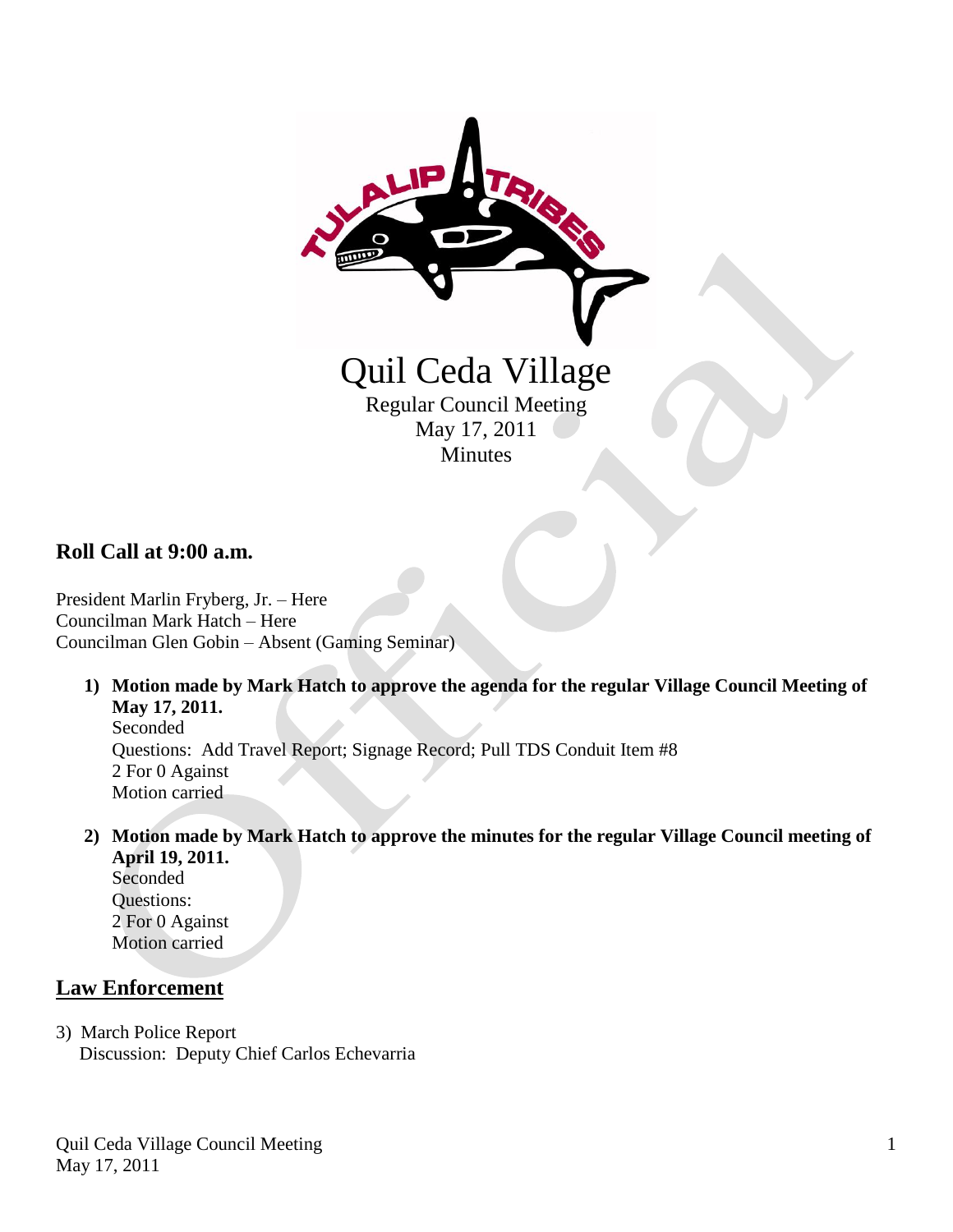## **Health & Safety**

- 4) 2010 Annual Report Discussion: Matt Humphreys 2010 was the lowest year for number of accidents.
- 5) 2011  $1<sup>st</sup>$  Quarter Report

Discussion: Matt Humphries; Marlin Fryberg, Jr.; Steve Gobin

 Year started well until April when there were two accidents reported. Accidents are generally sprains and strains. All accidents are preventable. It is time to do a refresher on proper technique to prevent future injuries.

#### **Economic Development**

- 6) Marine Drive Fueling Station Project
	- Selection Process
	- City of Marysville Utilities

Discussion: Nick Gobin; Steve Gobin; Marlin Fryberg, Jr.

 Five firms submitted proposals. Next week staff will review the short list of firms. Council is encouraged to participate. Water lines are available but sewer hook-ups are not available. Off the record discussion

Break at 9:20 a.m. Open at 9:30 a.m.

Sewer discussions will be taken to the Tulalip Board of Directors.

## **Events & Marketing**

7) FYI-Selection of Teresa Meece to serve on Snohomish County Tourism Board Discussion: Steve Gobin; Marlin Fryberg, Jr. Council is okay with the appointment.

# **Tulalip Data Services**

8) Conduit to Follow BW Installation – Removed from agenda

## **Travel Report**

- 9) Out of State Travel for April/May
	- Discussion: Steve Gobin, Dory Roanhorse

 Several staff has traveled out of state for a variety of business related topics. Staff is available to discuss issues that were presented at the Tribal Leaders Energy Summit. Key contacts were made by staff. The group is working to get one voice from Indian Country regarding energy to Washington D.C.

Quil Ceda Village Council Meeting May 17, 2011